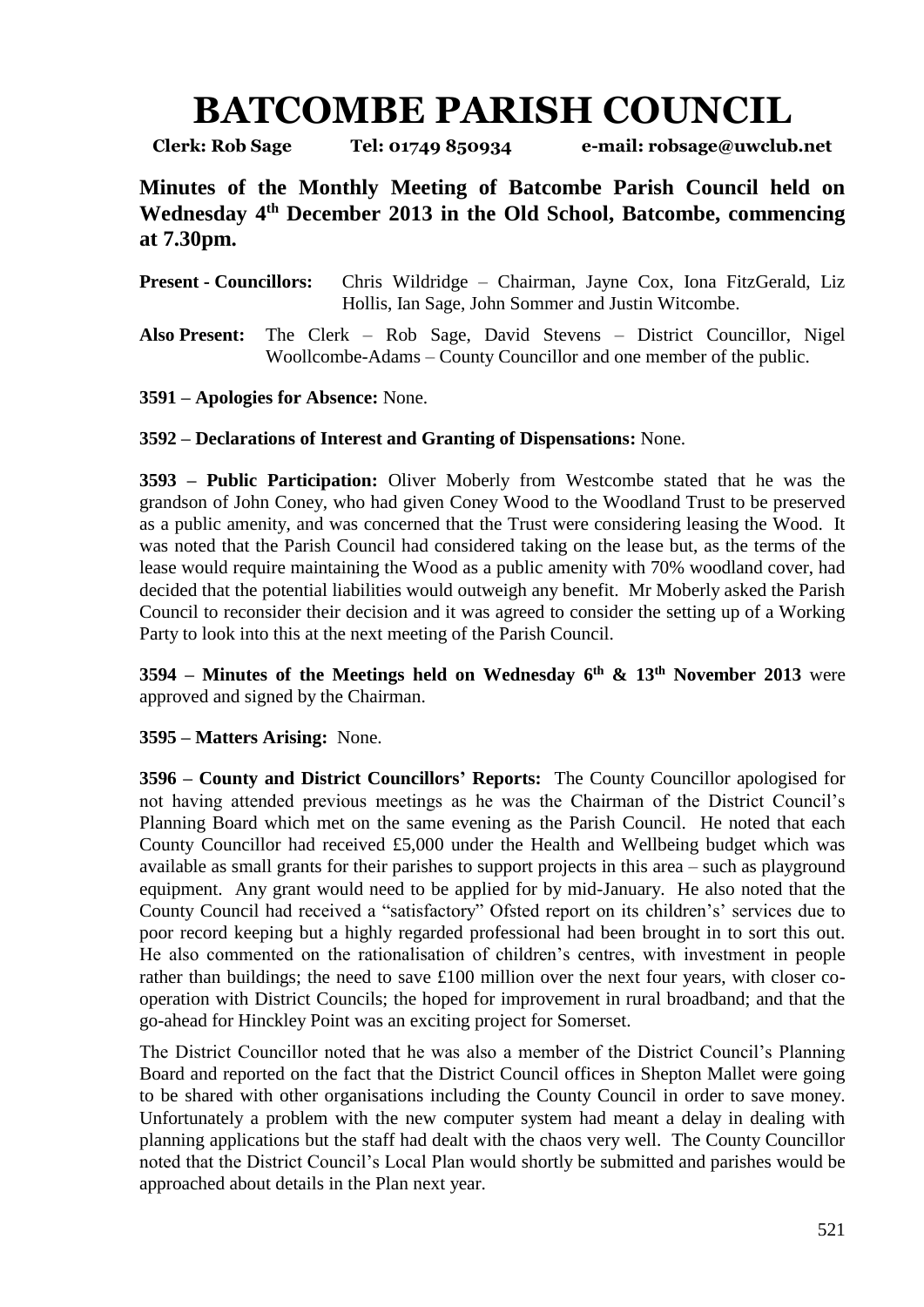It was noted that the owners had moved into the house behind Chapel Row but as it was not yet finished enforcement action could not proceed.

**3597 – Footpaths and Highways:** Road Closure – The Clerk had contacted Somerset Highways about allowing the school bus to continue using Gold Hill during the period it was closed, but the nature of the work meant that this was not possible.

Frys Lane – Jayne Cox reported that work had been done at the bottom of Frys Lane to reduce water flow in a manner that was sympathetic to the lane's use by horses.

De-icing Materials – Justin Witcombe was thanked for collecting the 20kg bags of de-icing materials from the Highways depot in Frome and these were now being stored at Portway Farm. The Chairman suggested that a couple of bags be left at the Village Hal.

**3598 – Playing Field – Maintenance Report:** The Clerk reported that there was more evidence of a mole in the Playing Field. He had turned off all the water in Playing Field and had asked Geoff Sparkes to stop cutting the grass. Mr Sparkes was willing to undertake an extra cut if needed. Mr Sparkes had also provided a quote for cutting the Playing Field grass next year at the same prices as this year.

**Tree Works:** Iona FitzGerald had spoken to the owner of the field by the Playing Field and tractors would not be using the field until the spring. Tristram FitzGerald was busy until Christmas, so the tree works in the Playing Field would be done in January and the owner of the adjoining field was happy with this. Iona also noted that the pollarded Horse Chestnut needed to be looked at and may need to be felled or at least cut down to the height of the surrounding seat.

Iona also stated that she would come back to the January meeting with ideas for obtaining a grant for the Playing Field under the County Councillor's Health and Wellbeing budget.

**3599 – Planning Applications:** There were no applications to consider.

**Planning Application Updates:** Donald Sage had appealed against the conditions on the planning permission for a replacement bungalow at Hedgestocks. It was understood that the wished to have a tiled roof instead of the stipulated slate roof. The Clerk was instructed to write to the Planning Inspector noting that the Parish Council had approved the original application which had asked for a tile or slate roof, that the Parish Council had no objection to a tiled roof and that all the buildings near to Hedgestocks had tiled roofs.

The District Council had approved the materials for the house behind Chapel Row.

**3600 – Batcombe Community Shop and Café:** Justin Witcombe the Parish Council's Village Hall representative reported back on the last meeting of the Village Hall committee when those proposing a community shop had made a presentation stating that the survey they had done had been very positive and they would like to use the Committee Room in the Old School as a shop and the main room as a pop-up café. The Village Hall Committee had stated that they would need to see a business plan before considering the proposal in detail. It was also noted that the proponents of the shop had also been offered facilities at the Three Horseshoes. The Village Hall committee had also received a letter asking that the users of the Old School and Jubilee Hall be consulted before the facilities there were lost.

The Parish Council Chairman noted that the public meeting promised by the proponents of the shop had not yet taken place and the Parish Council would discuss the proposed shop after this meeting had been held.